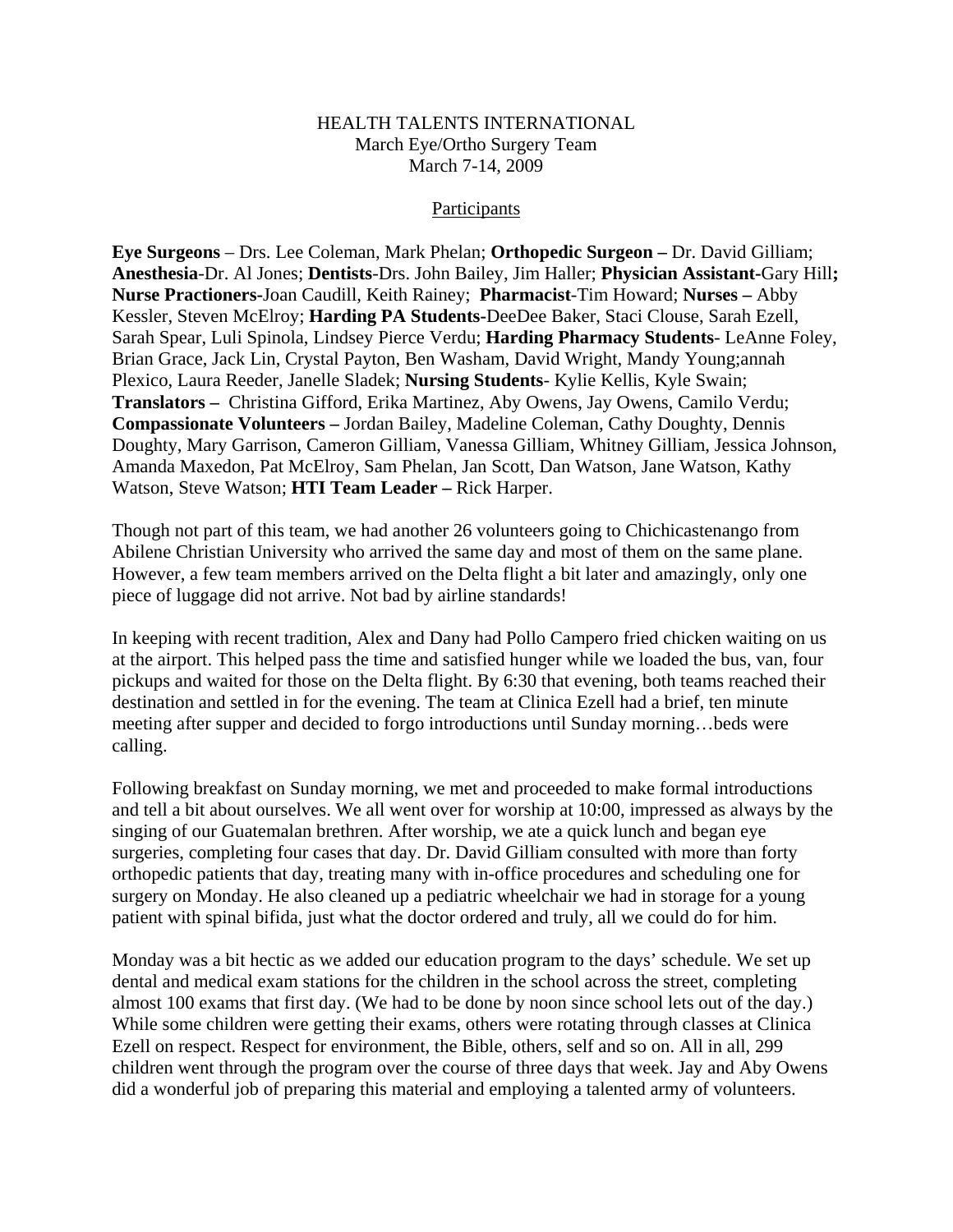

Back in the OR, we sterilized a pair of vise grips, a first to my knowledge, for use in our first orthopedic case. A young girl had her broker femur repaired some years ago, complete with a rod, but never returned to have the rod removed. It was now beginning to protrude from the skin and needed to be removed. Let me tell you, the tools needed for orthopedic care are not the same ones used for eye surgery and cleft lip repair. Hammers, chisels, bone cutters, vise grips, bone saws and…you get the picture. Nevertheless, the surgery was successful and the rod was cleaned up, sterilized and given to the girl as a souvenir.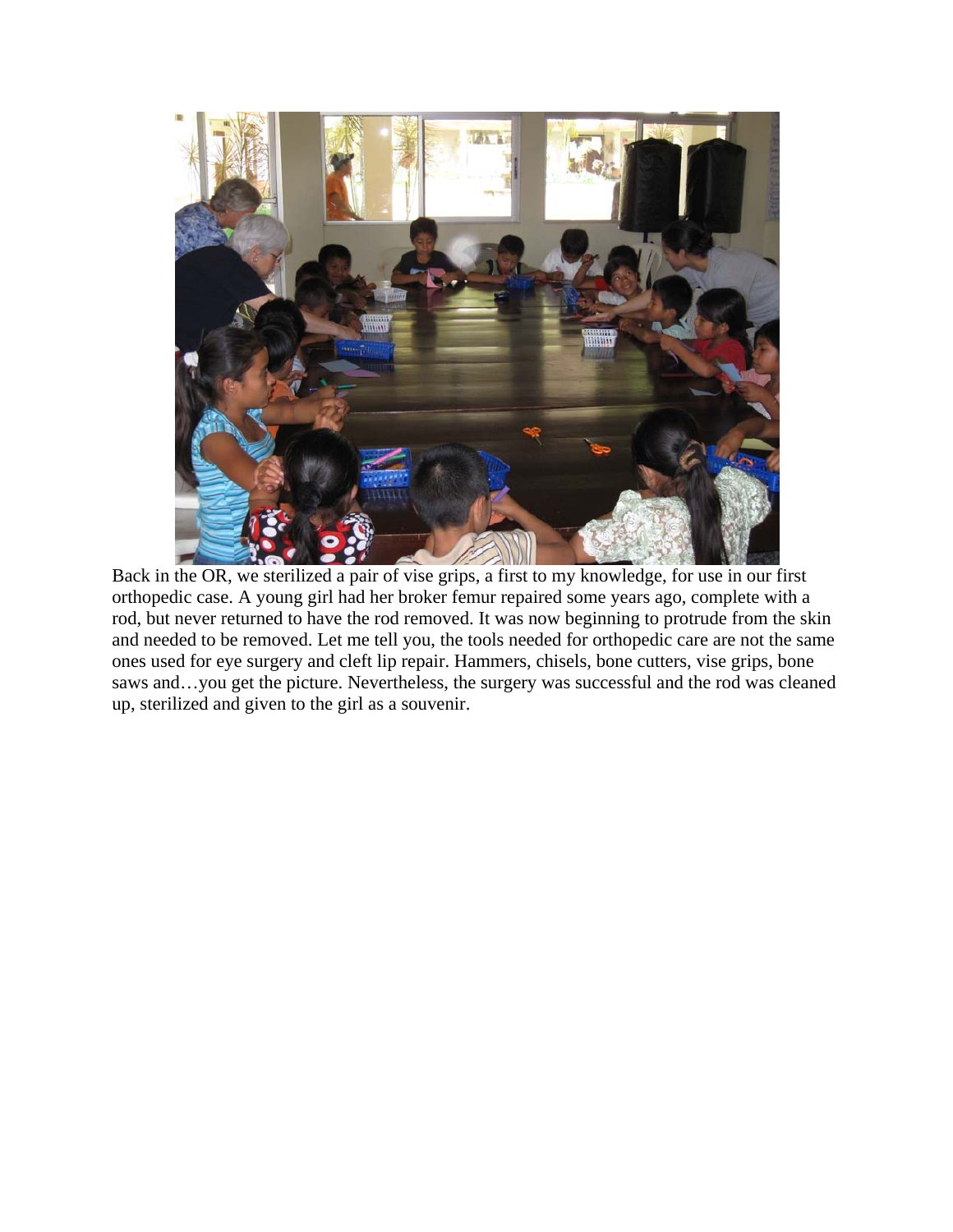

The next few days were routine, with patients seen in the afternoon, surgeries scheduled for the next day and surgeries performed throughout the day. We completed forty eye surgeries and three orthopedic surgeries over the course of the week with two worthy of special mention.

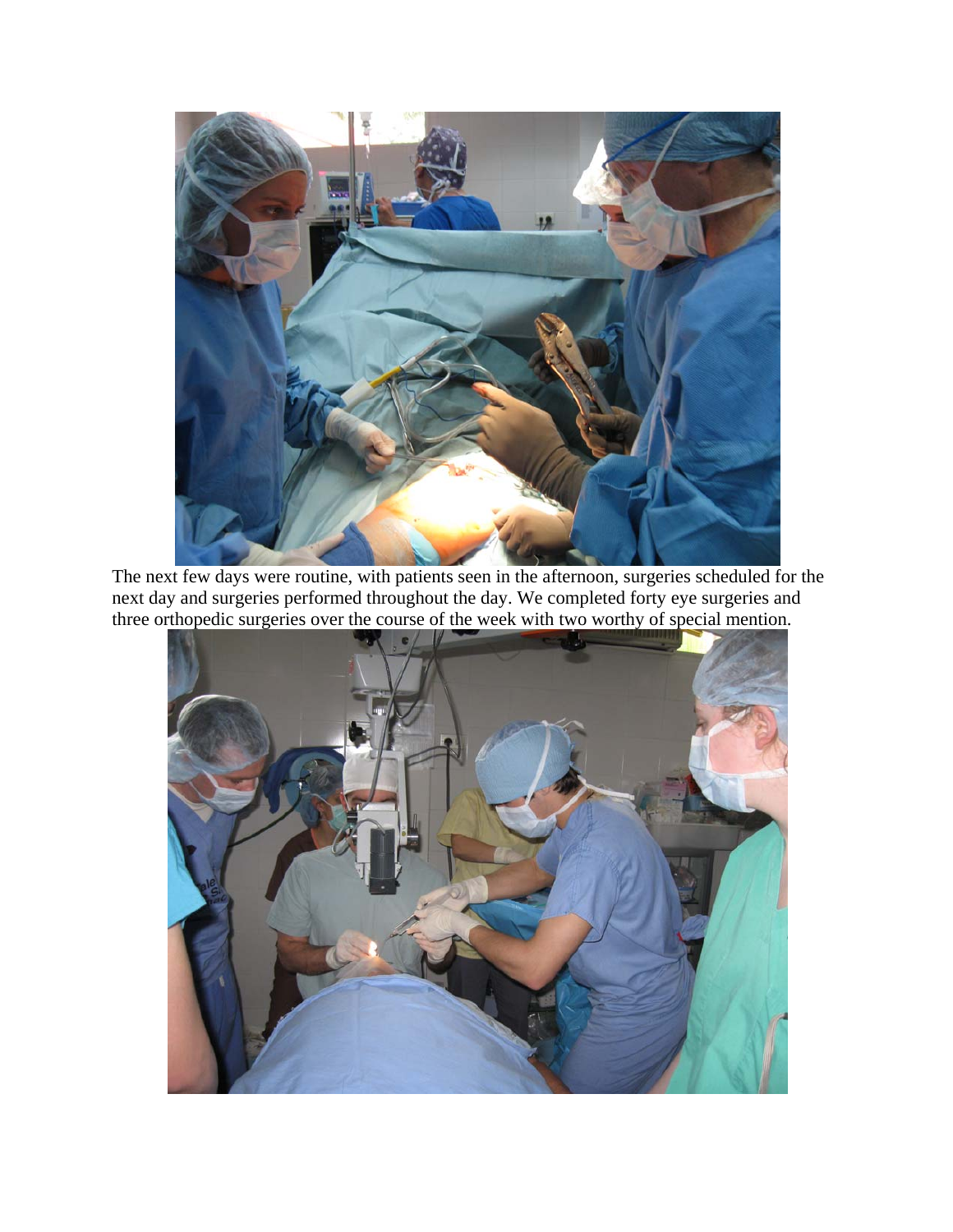Many of our trip veterans have met Agosto, the owner and patriarch of the chocolate farm we frequently tour. Agosto was almost completely blind and could no longer read his Bible, an item of great concern for him. He came in on Tuesday for his consultation, one eye was too far gone, but we could restore sight to the other eye. Surgery was scheduled for Wednesday and went smooth.

(Agosto in his 80's with Herb Minor, 90 in January.)



For many, the most memorable patient will be Diego Guarchaj. Dr. Gilliam went out with mobile teams on Wednesday and Thursday as we had no orthopedic surgeries scheduled. As God would have it, Dr. Gilliam was with the team in Xejeyup when Diego, the recent victim of an electrocution came to be seen. Diego, not to be confused with the Diego Guarchaj who works for HTI, had burns on both hands, exit burns on his back and most sadly, one hand was so severely burned that four fingers had died and gangrene would shortly settle in to the flesh. Dr. Gilliam borrowed Dr. Sierra's phone to reach Dr. Al Jones, our anesthesiologist. Dr. Jones confirmed that we had everything we needed, including a tourniquet system and began preparing for surgery. As it turned out, Diego had not eaten breakfast that morning and as soon as he arrived with his family and Dr. Gilliam returned, surgery commenced and two hours later, Diego emerged with four less fingers and good prospects for a long, healthy and productive life.

We were anchored by prayer throughout the week and God honored us with many affirmative answers. He certainly enabled us to serve and we trust he was glorified.